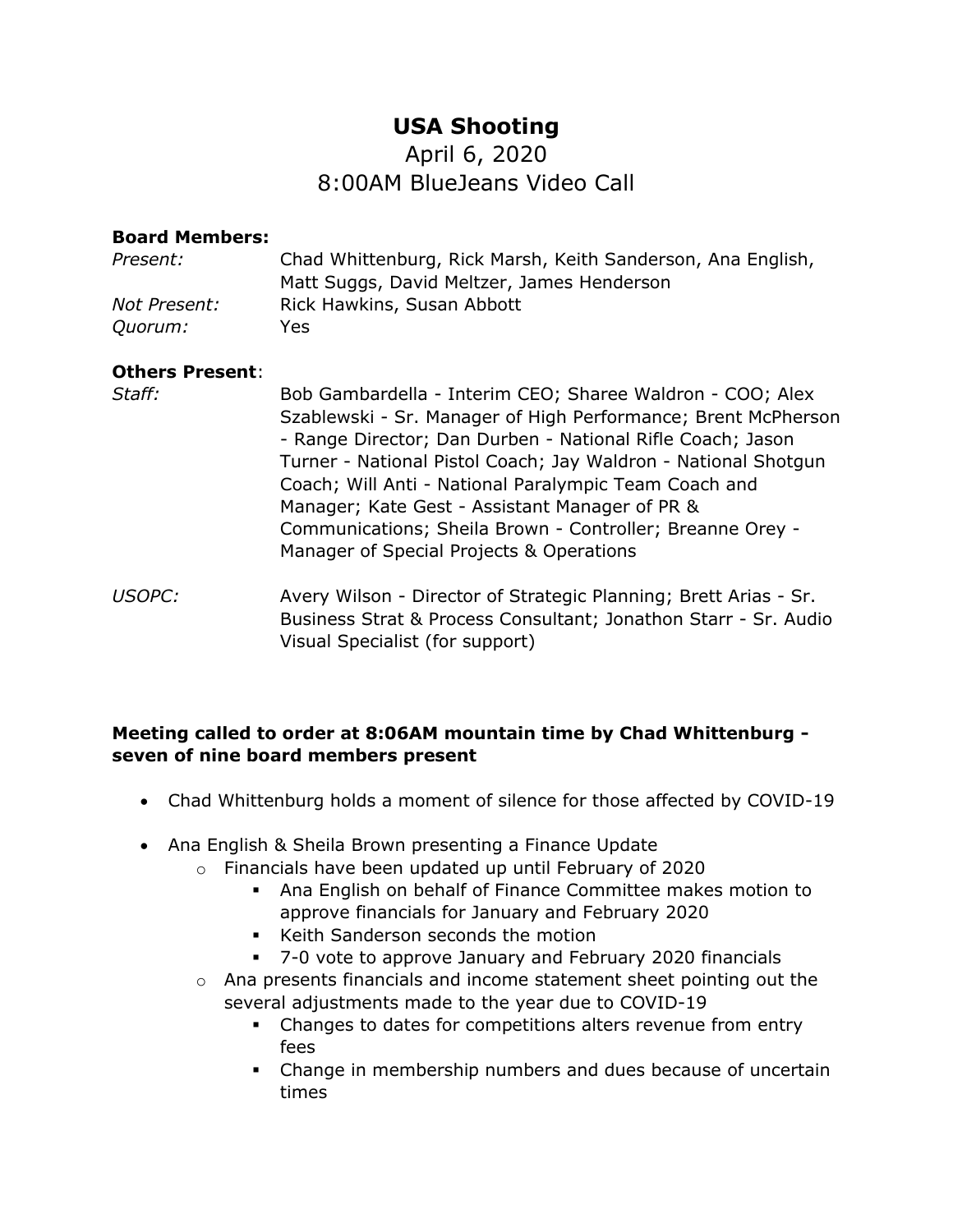- Merchandise sales might drop because of postponed competitions
- Staff salaries decreased due to layoffs
- Sharee Waldron, COO, gives an Operations update

## \* [COO Presentation PDF](https://www.usashooting.org/library/BOD_Meeting_-_COO_Presentation.pdf)

- o Pre COVID-19
	- Created athlete lounge, adjustments to job descriptions and employee handbook, participated in USOPC Strategic Planning Session, held most Olympic Trials
- o Current COVID-19
	- Staff working from home has encouraged creative thinking, problem solving, new communication strategies, and the opportunity to re-envision ourselves
- o Post COVID-19
	- We're preparing and planning to be as successful as possible post COVID-19
- o Opportunities to look forward to
	- Revenue from Resource One, Grant opportunities, Events revenue once events are held again, Sponsorship opportunities, new and existing partnerships, looking into loans
- o Loans
	- Specific loan opportunities relating to COVID-19 such as SBA and PPP (Paycheck protection program) loans
		- Potential loan forgiveness
	- Ana English makes a motion to approve USA Shooting staff to apply to loans such as the SBA and PPP loans.
	- Motion seconded by Jim Henderson
	- Motion approved 6-1; David Meltzer abstention
	- Another discussion and motion is needed if/when loans are granted to USA Shooting prior to funds from these loans being spent
- o Hal & Jean Glassen Memorial Foundation Grant
	- Initial grant money received in the amount of \$100,000.00 for the first year; with a total of \$500,000.00 planned in a span of 5 years
	- Endowment established through US Olympic Endowment Fund (USOE) creating funding stream for Junior World Championship training and competition
- Bob Gambardella, Interim CEO, gives an overall update
- \* [CEO Presentation PDF](https://www.usashooting.org/library/BOD_Meeting_-_CEO_Presentation.pdf)
	- o Our current situation has been altered solely due to COVID-19, requiring USA Shooting to be agile during this time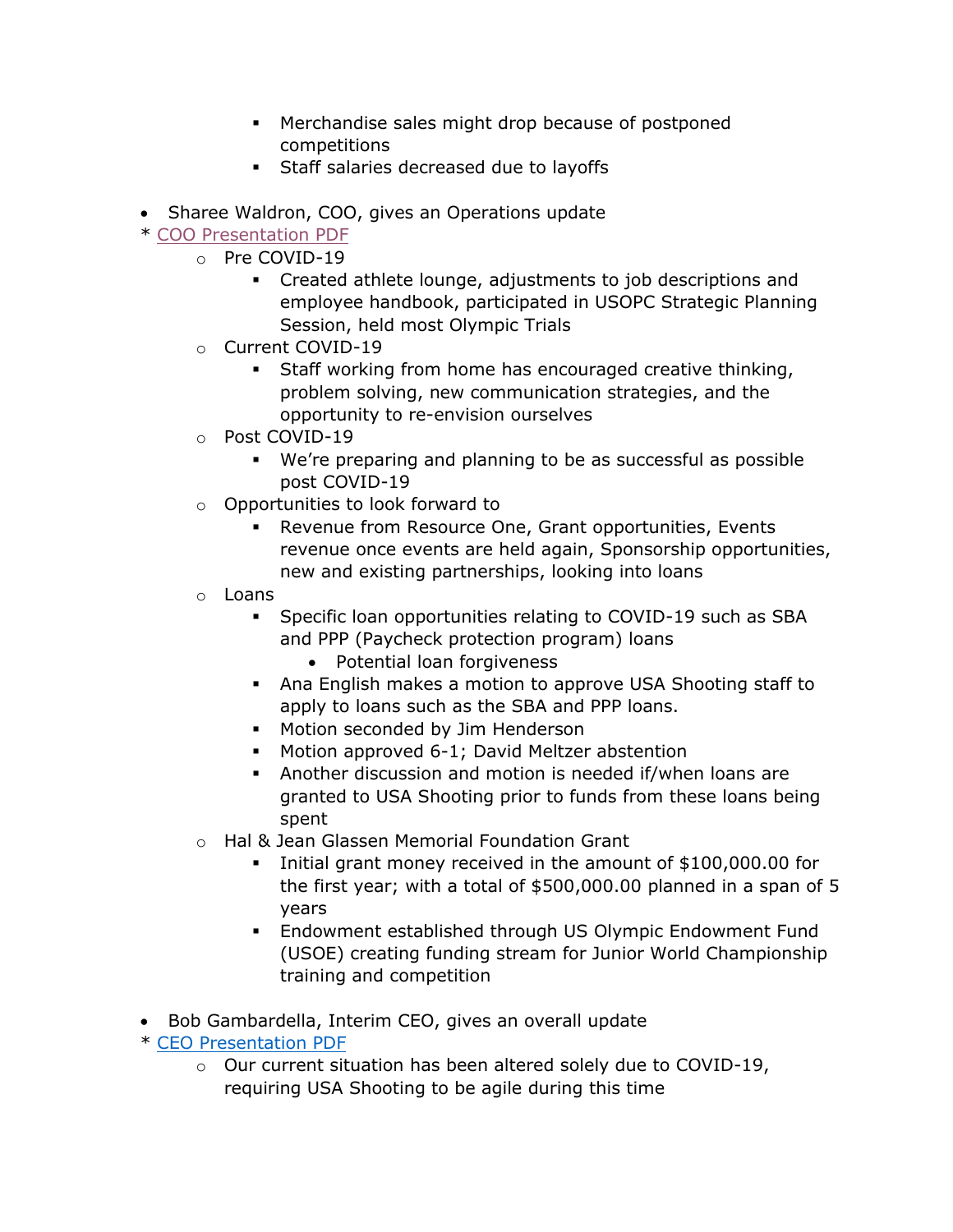- Olympic games dates: July 23 August 8, 2021
- Paralympic games dates: August 24 September 5, 2021
- $\circ$  Athletes who have qualified thus far for the Olympic team will remain the Olympic Qualified Athletes that we will submit to the USOPC for approval
	- 17 of the 21 athletes were selected prior to COVID-19 impact
	- Adjustments to selection procedures will be considered and implemented if necessary for athletes who have yet to be selected - Smallbore Rifle and Paralympic team
- o Focus is on the future after the "apex" of COVID-19 for when events and competitions can be rescheduled
	- **•** Important to consider collegiate matches when rescheduling USAS events
	- Trying to develop some e-sport opportunities in the meantime to provide resources for our athletes while they are remote
	- Lucas Kozeniesky suggest the possibility of hosting a SCATT competition while everyone is isolated

## **Chad Whittenburg calls for a recess at 9:53AM mountain time.**

## **Chad Whittenburg reconvenes the meeting at 10:00AM mountain time.**

- Chad presents the next portion of the BOD Meeting centered around introducing the Strategy Plan to the Board, Staff, and USAS Community to be presented by Avery Wilson and Brett Arias from the USOPC
- The Strategy Session workgroup involved people from several different focus groups like USAS Staff, BOD Members, athlete representatives, people involved with events, and volunteers/parents of athletes
- The Strategy Plan outlines three strategic priorities with underlying key strategies that presented themselves during Strategic Session
	- o Athlete Success & Retention
		- Athlete financial stability
		- Coach education & retention
	- o Strategic Partnerships & Alliances
		- Revenue growth
		- Resource optimization
		- **•** Grassroots and pipeline development
	- o Organizational excellence
		- Operating model
		- Communication and promotion
		- **•** Membership growth
		- Sport leadership

*\*More details can be found in the [USA Shooting Strategy Plan PDF](https://www.usashooting.org/library/USA_Shooting_Strategic_Plan.pdf)*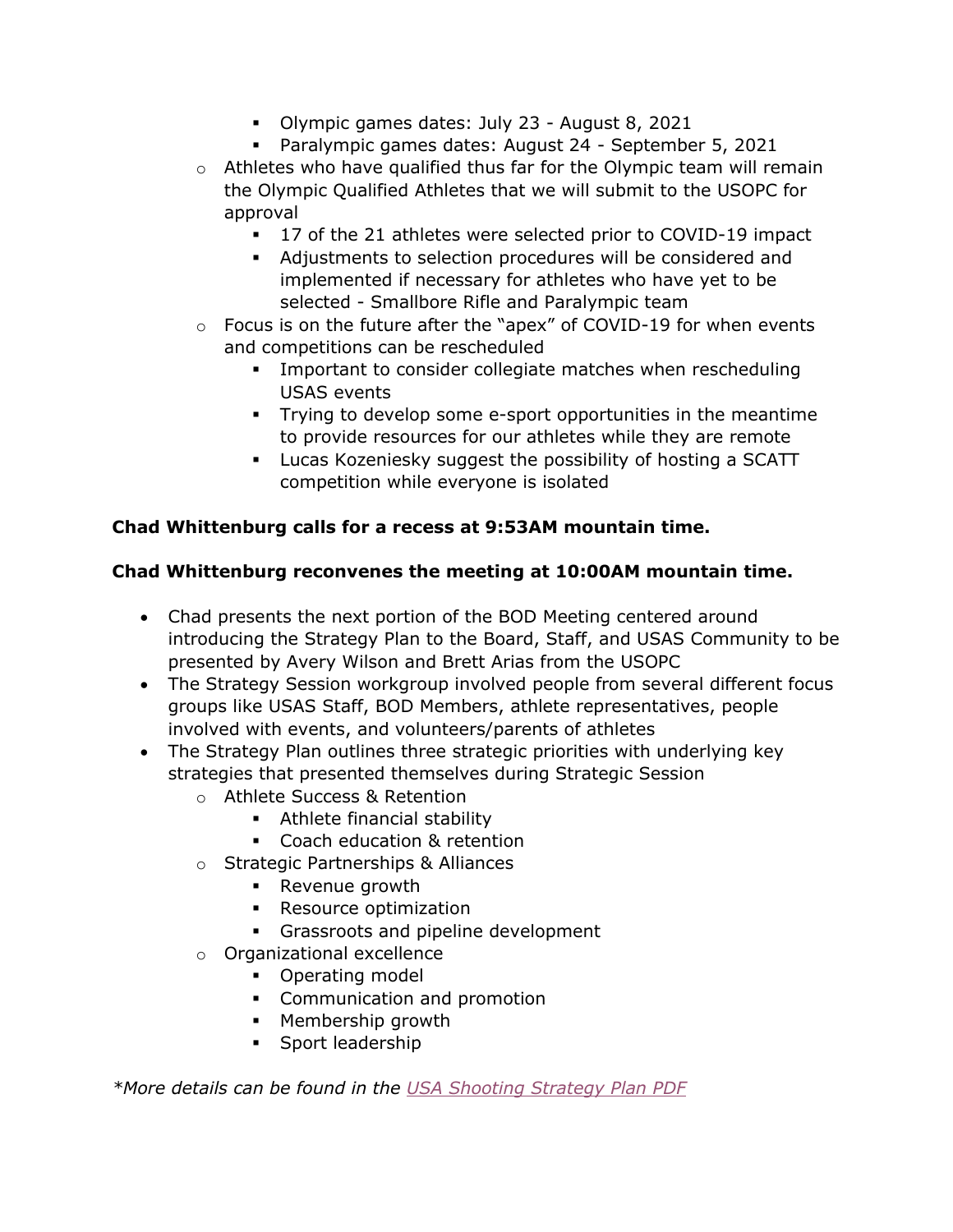- This Strategy Plan acts as a blueprint for further thought to be put into the Implementation Plan
- The Implementation Plan should include year-to-year goals, specific names assigned to tasks, a system of measurement, a checkpoint system, and support for the USA Shooting staff as the "implementers" to ensure that the plan is successful

## **Chad Whittenburg calls for a recess at 11:56AM mountain time.**

### **Chad Whittenburg reconvenes the meeting at 12:04OM mountain time.**

- Board Members discuss concerns regarding the Strategy Plan and the potential success rate it will have.
	- o Emphasis and agreement around the Board providing support for USA Shooting staff as they move forward to develop and implement the Implementation Plan
- July Board Meeting
	- o Meeting was to be held in-person at Hillsdale College, but plans most likely will be altered due to COVID-19.
		- **•** Proposed date is Monday, July  $13<sup>th</sup>$  with more details/confirmations to follow
- Board/Committee Seats
	- $\circ$  Rick Marsh will write up a short press release regarding open positions to be published to the general public via USA Shooting website
		- Audit Committee two open positions
		- **Ethics Committee three open positions**
		- Judicial Committee one open position
		- Governance Committee one open position (potentially more)
	- $\circ$  The creation of a Selection/PSS Committee was discussed, and its purpose would be to oversee and approve the creation and implementation of Selection procedures
		- Looking to create this committee after Olympic trials are over and establish it as a permanent committee - details on how to incorporate coaches, High Performance, and athlete representation will be determined
- Questions / Open Discussion
	- o Keith Sanderson
		- We should publicize how DAS (Direct Athlete Support) works to show what kind of money is available once athletes make it to that "elite" level to demonstrate to the youth athletes what they can aspire to
	- o Diane Rice